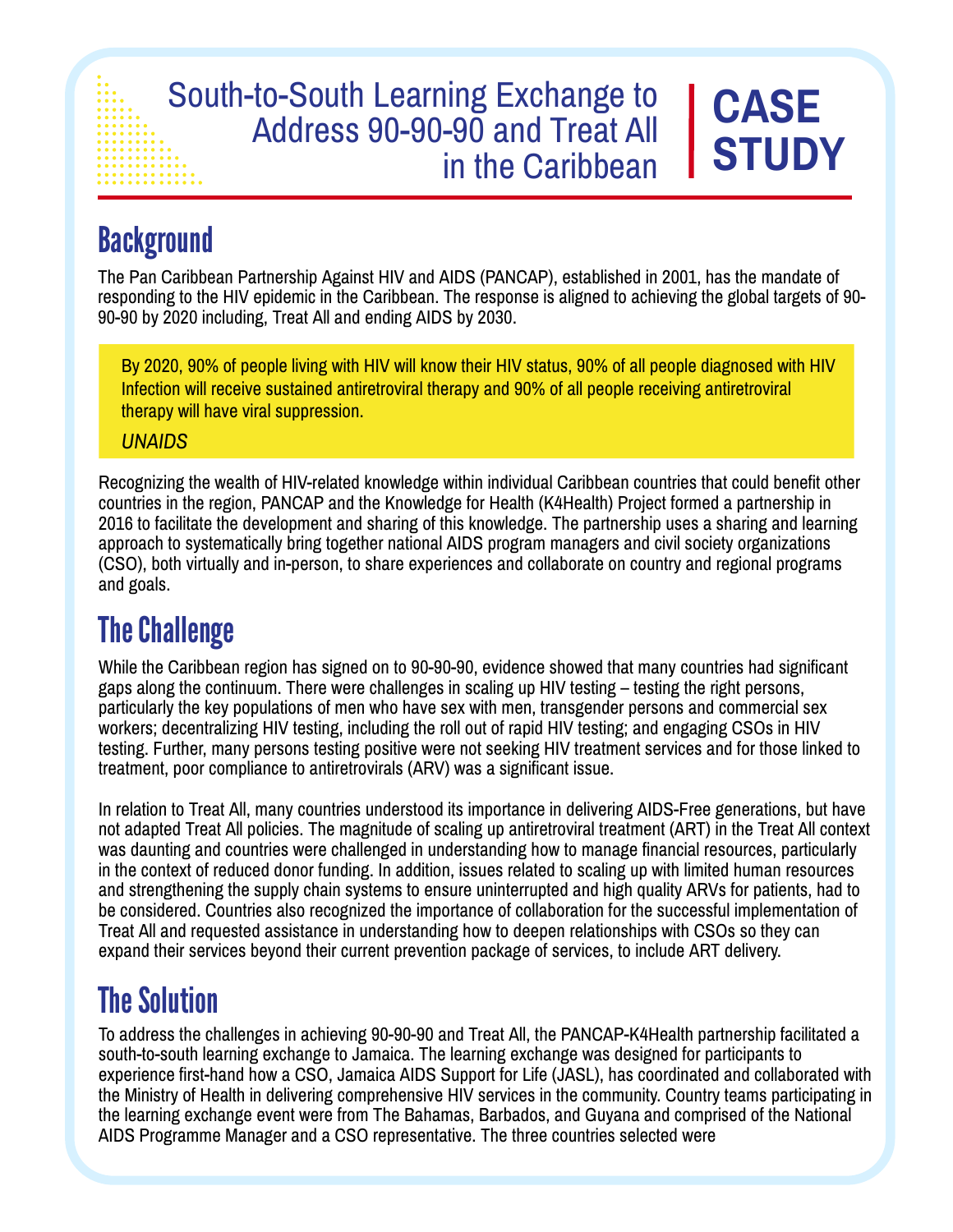having a variety of challenges along the 90-90-90 continuum. Additionally, while Guyana had not adopted Treat All and was interested in understanding different ART models to support this, The Bahamas and Barbados were keen on understanding how to strengthen collaboration with civil society organizations to support their Treat All programs.

The learning exchange was conducted utilizing a blended approach of didactic presentations and group activities such as peer assist, fishbowl, and site visits. Participants were exposed to different knowledge management approaches as these were integrated into the learning exchange. The team interacted with key officials of the Ministry of Health, JASL staff and executives, and representatives of other partner agencies to understand the interagency collaboration and the support provided to JASL in implementing their response. Site visits were conducted to JASL's community clinics where participants interacted with key clinic staff in the areas of HIV testing, treatment, and community outreach. This allowed participants to understand how the services are organized and delivered, the quantity of and skill set of the clinical team, and other resources available for support service delivery. Participants interacted with the beneficiaries of the clinics, particularly key populations, and used a fish bowl methodology to better understand their satisfaction with service delivery. Participants also accompanied the JASL team to community outreaches in the evening aimed at increasing access to services to the key populations.

I had never experienced a fishbowl exercise...it was a closed fishbowl...so we couldn't interject as it was happening...I thought that that allowed the clients to share in a way that they might not have shared otherwise...That was powerful. I had never seen anything like that before." Dr. Dale Babb, Barbados

Participants also shared best practices from their programmes, thereby facilitating sharing beyond Jamaica's experience. Country teams also presented specific challenges through peer assist sessions and received feedback and advice from fellow colleagues. This enhanced connectivity and trust among all participants, and importantly between the country NAP manager and their CSO counterpart. Pause and reflect sessions were conducted at the end of every day to review the day's key learnings and a comprehensive after action review was conducted at the end of the event. Participants expressed appreciation for the highly participatory approaches to knowledge sharing that were implemented, the professional networking, the strategic alliances formed, and the trust built between NAP managers and CSOs. Participants felt that the learning exchange was very intensive, resulting in limited time for in-depth reflection and articulated the need for a balanced mix of activities with more site visits and hands-on activities and less didactic presentation-type sessions.

### **Results**

At the end of the knowledge exchange, participants expressed that they have gained new knowledge on implementation strategies for HIV testing, linkage to and retention in care. They articulated the value of MoH-CSO collaboration in scaling up of HIV services and expressed greater confidence in their ability to work as country teams. Participants also recognized the importance of knowledge sharing across countries and committed to the continued sharing of experiences so as to advance 90-90-90 and Treat All implementation in the Caribbean.

At three months follow up, several participants reported that they have applied the knowledge management approaches to enhance their work. Guyana applied the fish bowl and Barbados performed a site visit and a visioning board exercise.